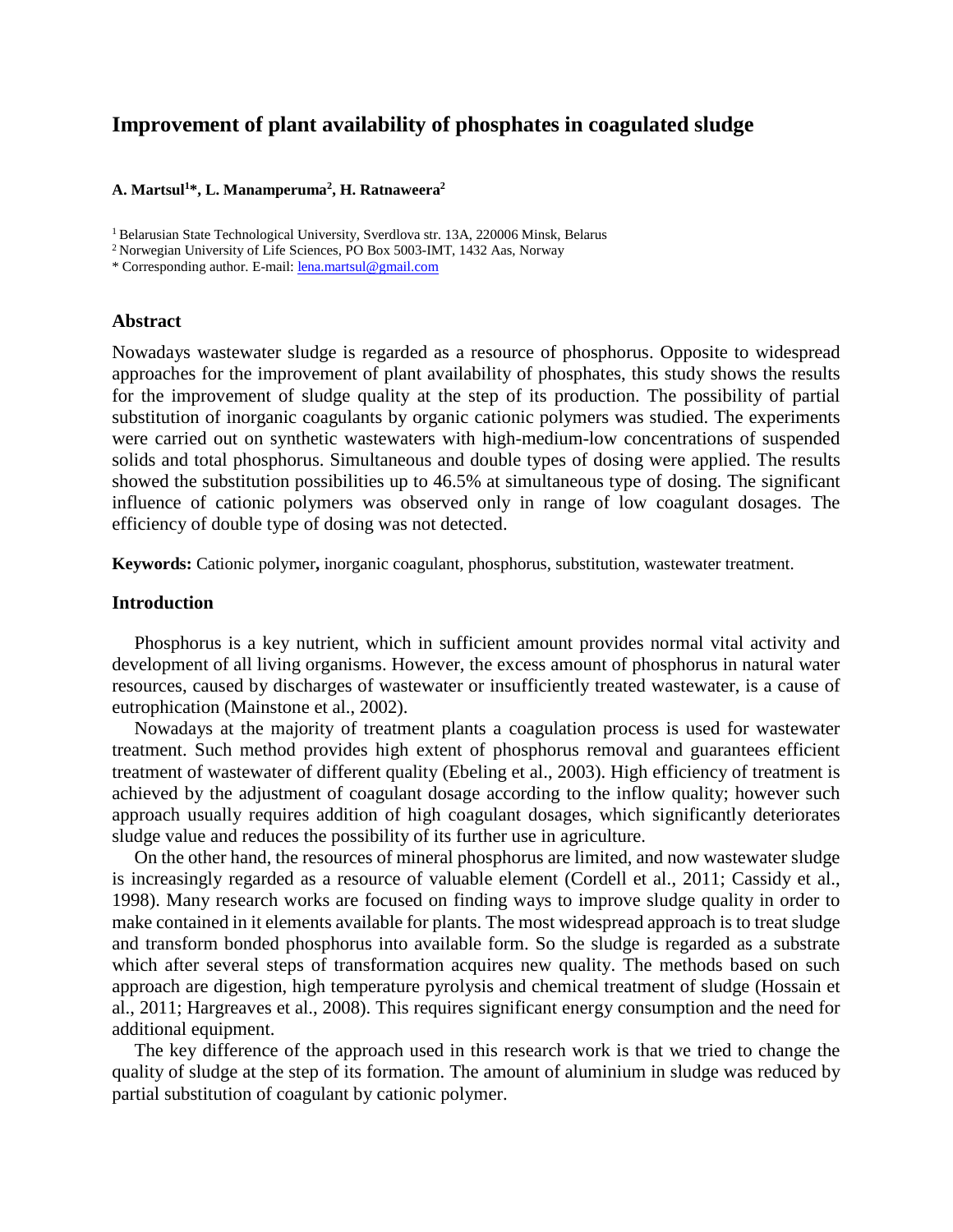The results of reduction of required coagulant dosage by the use of organic polymers are represented in this paper.

## **Materials and Methods**

We carried out experiments with model wastewaters and domestic wastewater from Lillestrøm WWTP. Compositions of synthetic wastewaters differed by phosphorus and suspended solids contents.

For the experiments with domestic wastewater we used outlet from biofilters before it entered secondary sedimentation tank.

The chemicals used were coagulants Kemira ALS (aluminium sulphate) and Kemira PAX XL-61 (prepolymerised aluminium coagulant) and in the experiments with domestic wastewater Kemira PIX-18 (FeClSO4) was also used. The range of coagulant dosage variation included doses that were lower and higher than the optimum dose for each of the coagulants. In total, for each of coagulants we used five doses. The optimum doses were determined in the preliminary experiments.

As organic cationic polymers we have chosen FO 4350 and FO 4240. In the experiments we used 1g/l solutions of polymers. For each of the polymers the dosage range included values 1 mg/l, 3 mg/l and 5 mg/l.

The coagulation experiments were carried out at pH values  $(6,0 \pm 0,2)$  and  $(7,5\pm 0,2)$ . For the coagulation process to result in the desired pH value, we adjusted the initial pH of raw water depending on the coagulant dosages we added.

For the coagulation experiments we used jar-test apparatus (Kemira Flocculator 2000) with six beakers. The mode of mixing was: rapid mixing for 30 seconds, then slow mixing during 10 min followed by sedimentation for 15 min.

In the experiments we used simultaneous and double types of dosing of coagulant and polymer. While using simultaneous type of dosing, coagulant and organic polymer were added simultaneously to the jars at the beginning of rapid mixing. At the double type of dosing, for each polymer dose we used two beakers. At the first step the same dose of cationic polymer was added to the jars at the beginning of rapid mixing, and after sedimentation 500 ml of supernatant was taken from each of the beakers. Then, these collected samples were mixed together, making up 1l of supernatant. As the second step, a coagulant was added to the jar with supernatant. After sedimentation, we collected about 200 ml of supernatant and used it as a sample for further analysis.

We controlled suspended solids (SS), total phosphorus (T-P), ortho phosphates (O-P) and turbidity in the collected samples. Determination of residual SS content was done by gravimetric method. Residual T-P and O-P contents were measured according to standard ISO 6867/2004. Turbidity was measured by Hach 2100Q portable turbidimeter. The extents of SS removal and T-P removal were the main parameters by which the evaluation of treatment efficiency was done.

In order to reduce the number of required experiments while retaining the most important features, we made fractional factorial design of the experiment using UNSCRAMBLER program.

# **Results and Discussion**

We have carried out experiments according to the experimental design. There was an obvious difference between results obtained with simultaneous and double types of dosing.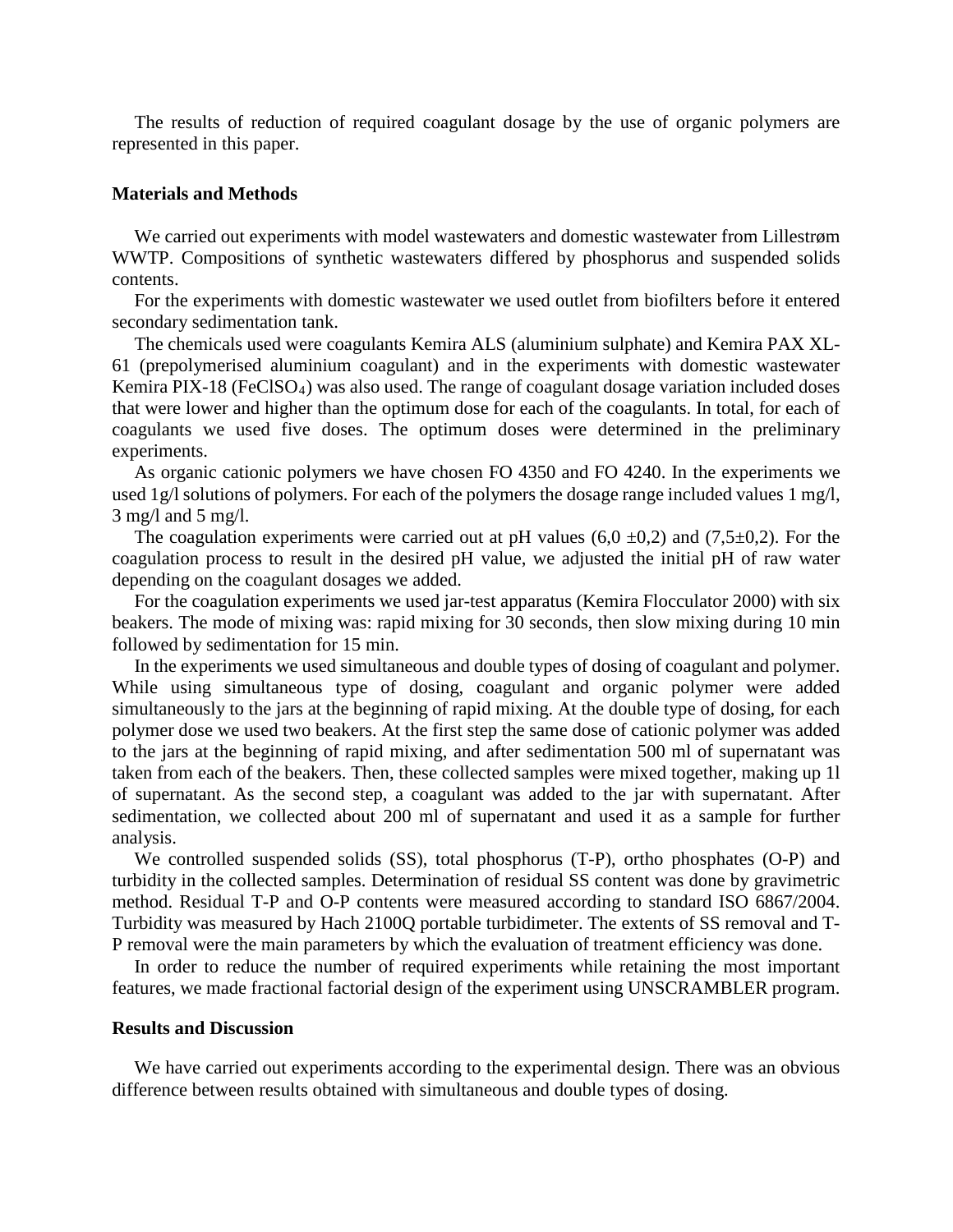The results for simultaneous dosing of ALS and cationic polymers clearly show the difference in efficiencies of treatment achieved with addition of cationic polymers and without it. Although this difference changed with the synthetic wastewater type, in each case the lines depicting dependences of T-P and SS removal efficiencies on coagulant dosage had the same trend.



**Figure 1** Influence of cationic polymer and ALS on SS (above) and T-P (below) removal in synthetic wastewater with high SS and high T-P content at pH 7.5.

As shown in the figure 1, at low coagulant dosages the highest efficiencies of treatment were achieved with the use of 3 mg/l and 5 mg/l of polymer. For example, to remove 80% of T-P was possible with 12 mg – Al/l, with 7 mg – Al/l combined with 5 mg/l of cationic polymer or with 8 mg – Al/l and 3 mg/l of polymer. It means that combination of inorganic coagulant with cationic polymer can significantly reduce required dosage of coagulant without any deterioration of treatment efficiency. In this particular case, the required dosage of coagulant can be 1.7 times lower if instead of coagulant use its combination with organic polymer. However, with the increase in coagulant dose, the positive effect of cationic polymers becomes insignificant.

Opposite to this, the results for PAX XL-61 show that influence of cationic polymers was insignificant during the whole range of coagulant dosages. In most of cases the difference in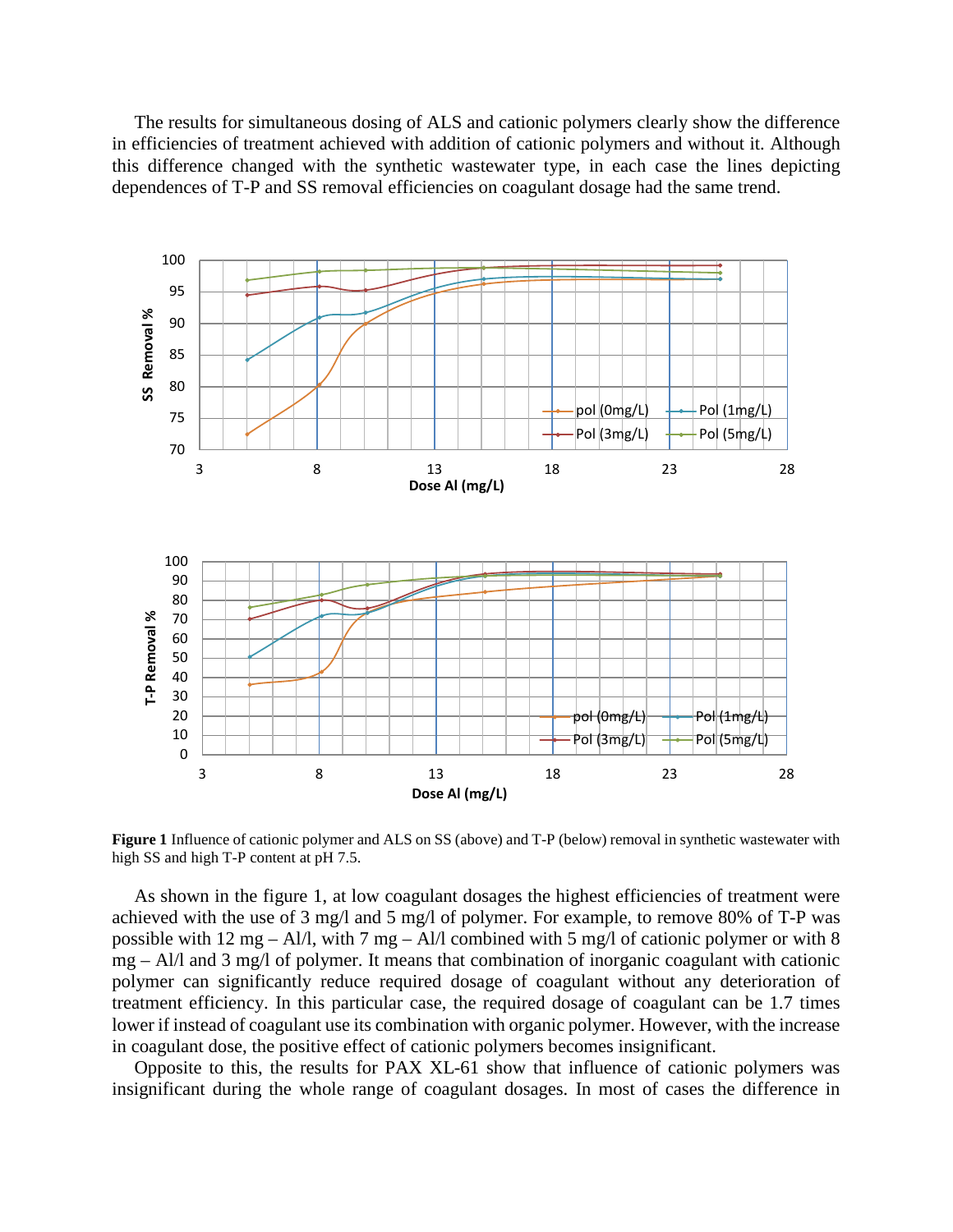treatment efficiencies was not more than  $5 - 7\%$ , and the addition of different dosages of polymer gave almost the same results.



**Figure 2** Influence of cationic polymer and PAX XL-61 on SS (above) and T-P (below) removal in synthetic wastewater with medium SS and medium T-P content at pH 6.0.

If to compare efficiencies of T-P and SS removals provided by ALS and PAX XL-61, it becomes clear that ALS is more effective for the removal of phosphates, while PAX XL-61 acts more like polymer and gives higher extents of SS removal.

For double type of dosing the situation was completely different because results were unstable and significantly differed one from another, so it was impossible to find a common function, suitable for explanation of all the obtained data. In order to have more accurate results, we decided to carry out each test in several replicates. However, this did not give any improvement because the results for the tests carried out under the same conditions differed up to  $15 - 17\%$ .

After analysis of the obtained data, we have proposed several factors that could contribute to such fluctuations in treatment efficiency. These factors could be the temperature of model water and the sampling method we used for taking supernatant from jars after coagulation. To evaluate the contribution of each of these factors additional tests were carried out.

In these tests we found out that the sampling method did not influence the results, however the temperature of model water had an important role. For example, the treatment efficiency was higher when the experiments were carried out on model water with average temperature  $16 - 18$ °C, and it was about 10% lower when the temperature of water was about  $12 - 14$ °C. Interestingly,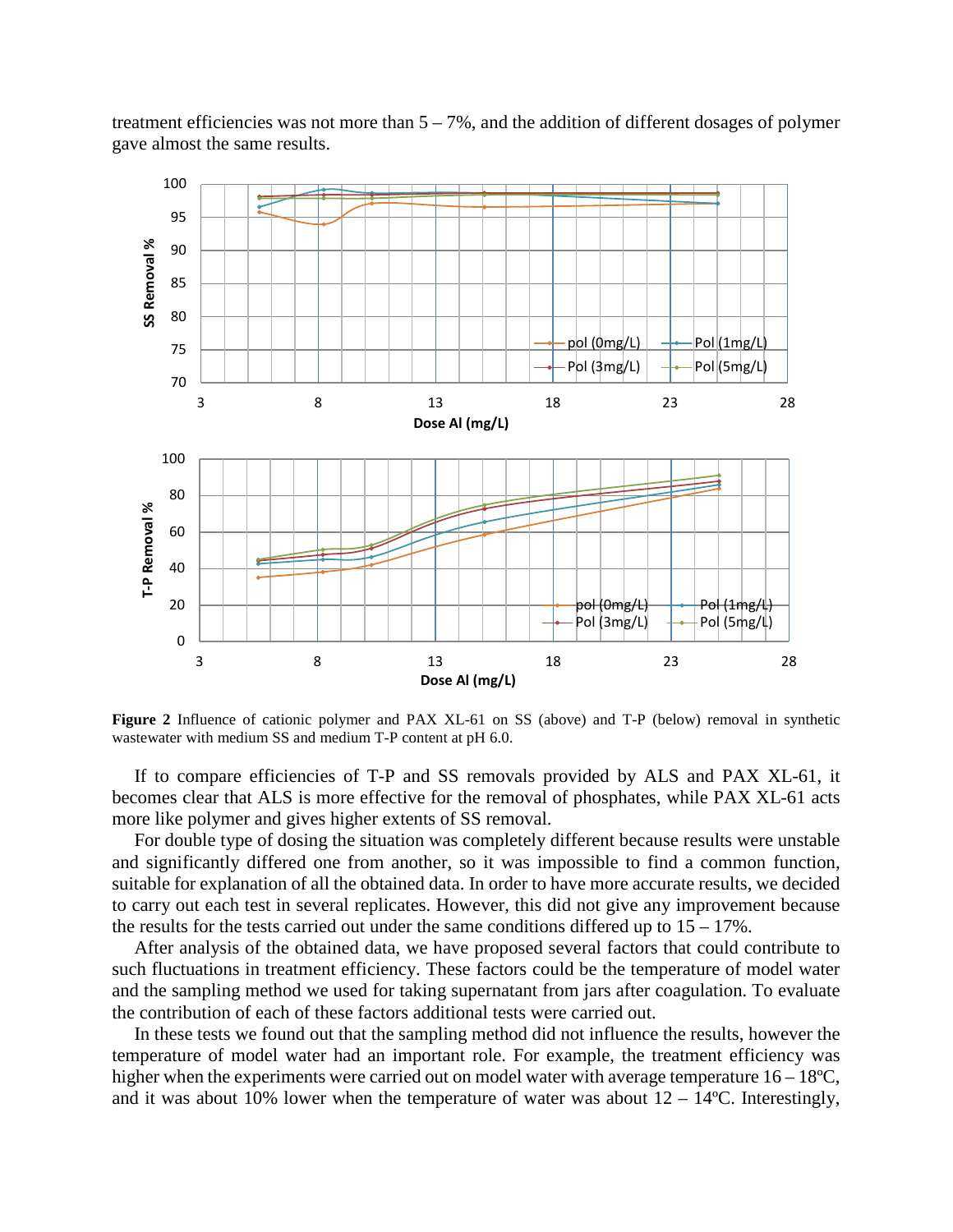that such difference was observed only at low coagulant doses. After that it was decided to consider the impact of temperature, therefore in further experiments model water with temperature about  $12 - 14$ <sup>o</sup>C was used.



**Figure 3** Influence of cationic polymer and ALS on SS (above) and T-P (below) removal in synthetic wastewater with high SS and medium T-P content at pH 7.5.

It is clear from these figures that temperature was not the only factor that influenced the results because even at almost constant temperature of model water the treatment efficiencies differed greatly.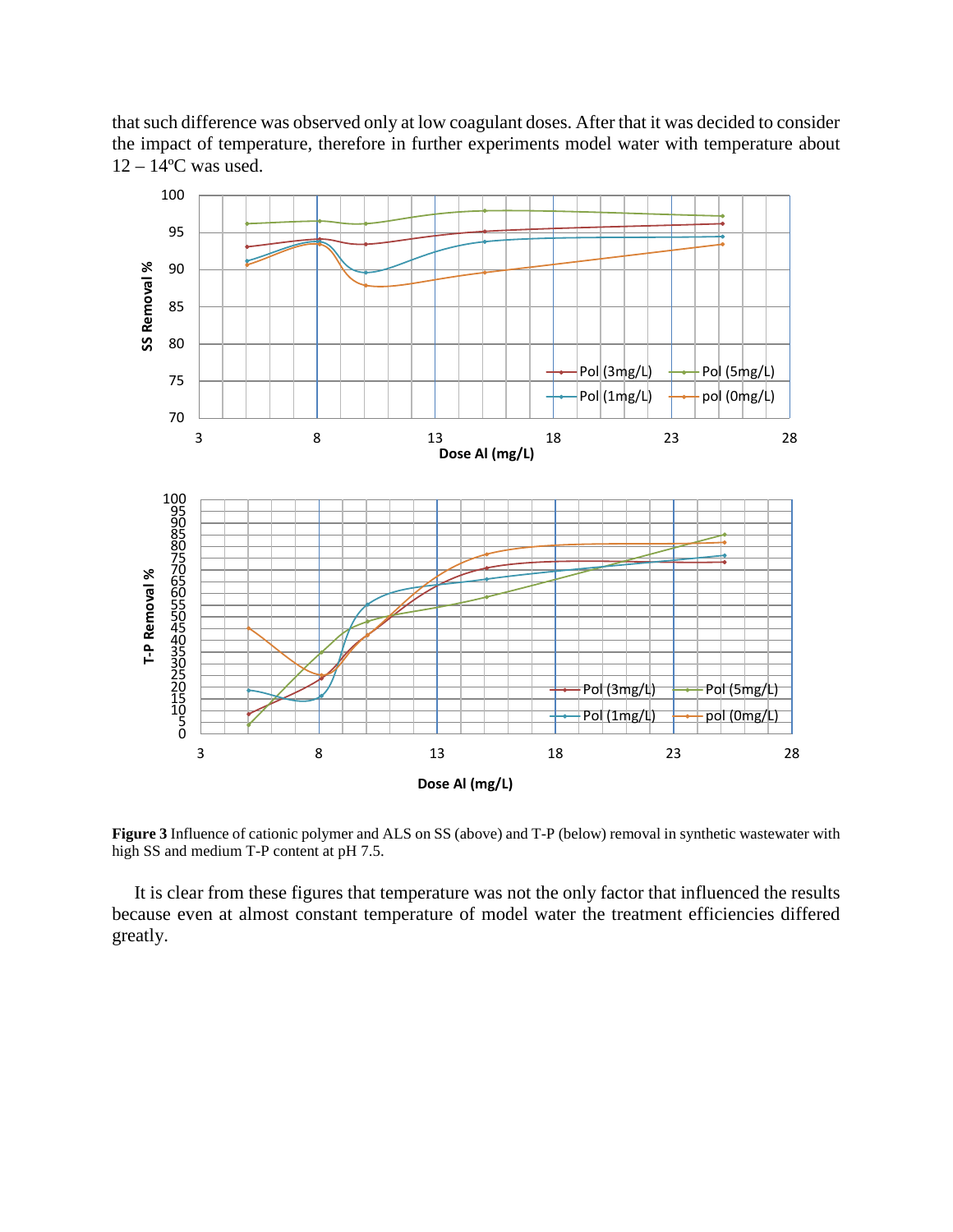| Raw water           |                      | Difference            | Simultaneous dosing |                     |                      | Double dosing       |                     |                    |
|---------------------|----------------------|-----------------------|---------------------|---------------------|----------------------|---------------------|---------------------|--------------------|
| Particle<br>content | Phosphate<br>content | removal<br>efficiency | with 5<br>$mg-Al/l$ | with 8<br>$mg-Al/l$ | with 10<br>$mg-Al/l$ | with 5<br>$mg-Al/1$ | with 8<br>$mg-Al/l$ | with 10<br>mg-Al/l |
| H                   | H                    | SS %                  | 25                  | 24                  | 9.3                  | 5.3                 | 3.5                 | 8.3                |
|                     |                      | <b>TP %</b>           | 41                  | 35.5                | 11.2                 | 1.8                 | 4.4                 | 4.7                |
| H                   | M                    | SS %                  | 24.4                | 18                  | 9.4                  | 19.2                | 3                   |                    |
|                     |                      | <b>TP %</b>           | 40                  | 40                  | 14.6                 |                     |                     | $\overline{2}$     |
| H                   | L                    | SS %                  | 33                  | 22.6                | 7.1                  | 6.8                 | 5.7                 | 4.6                |
|                     |                      | TP %                  | 46.5                | 39.5                | 12                   |                     | 19.4                | 4.2                |
| M                   | M                    | SS %                  | 3.8                 | 4.7                 | 3.4                  |                     | 2                   |                    |
|                     |                      | <b>TP %</b>           | 7.1                 | 16.2                | 6.3                  |                     |                     |                    |
| M                   | L                    | SS %                  | 4.9                 | 4.3                 | 6.4                  | 3.8                 | 5                   | 4.1                |
|                     |                      | <b>TP %</b>           | 12.3                | 20.6                | 4.5                  | 1.3                 | 8                   | 3.6                |
| L                   | L                    | SS %                  | 5                   | 4.7                 | 7.5                  | 4.4                 | 4.9                 | 6.4                |
|                     |                      | <b>TP %</b>           | 8.9                 | 5.6                 | 8.2                  | 19.6                | 13                  | 12.4               |

**Table 1** Influence of cationic polymers on SS and T-P removal at simultaneous and double types of dosing.

Each of the given in the table values shows how cationic polymers in combination with coagulant increase the efficiency of treatment compared to coagulant used alone. At simultaneous type of dosing and coagulant dosages  $5 \text{ mg} - Al/l$  and  $8 \text{ mg} - Al/l$ , addition of cationic polymer can improve the extent of treatment up to 46.5%. This means that it is possible to reduce the molar ratio Al:P approximately in 1.86 times. However, such significant influence of cationic polymers is observed only in model waters with high particles content, and in model waters with medium and low particles content the treatment efficiencies were lower and were close to that achieved at double type of dosing.

In the set of experiments on real wastewater only simultaneous type of dosing was used because it gave telling results. Only one type of cationic polymer (FO 4350) was used because experiments with model waters showed that polymers FO 4350 and FO 4240 had the same efficiency. In addition to ALS and PAX XL-61 we used coagulant PAX 18.

In all cases addition of polymer improved the efficiency of treatment, and the highest extents of SS and T-P removal were achieved when coagulants were combined with 5 mg/l of cationic polymer. This confirms the results of the experiments with model water and shows that combination cationic polymer and coagulant treats water more effectively than coagulant used alone.

### **Conclusions**

Cationic polymers can significantly influence the extent of SS and T-P removal. This phenomenon is observed at coagulant dosages up to 10 mg – Al/l.

In several cases the improvement of treatment efficiency reaches the value of 46.5% which confirms that combination of polymer and coagulant can provide the efficient treatment at relatively low coagulant dosages